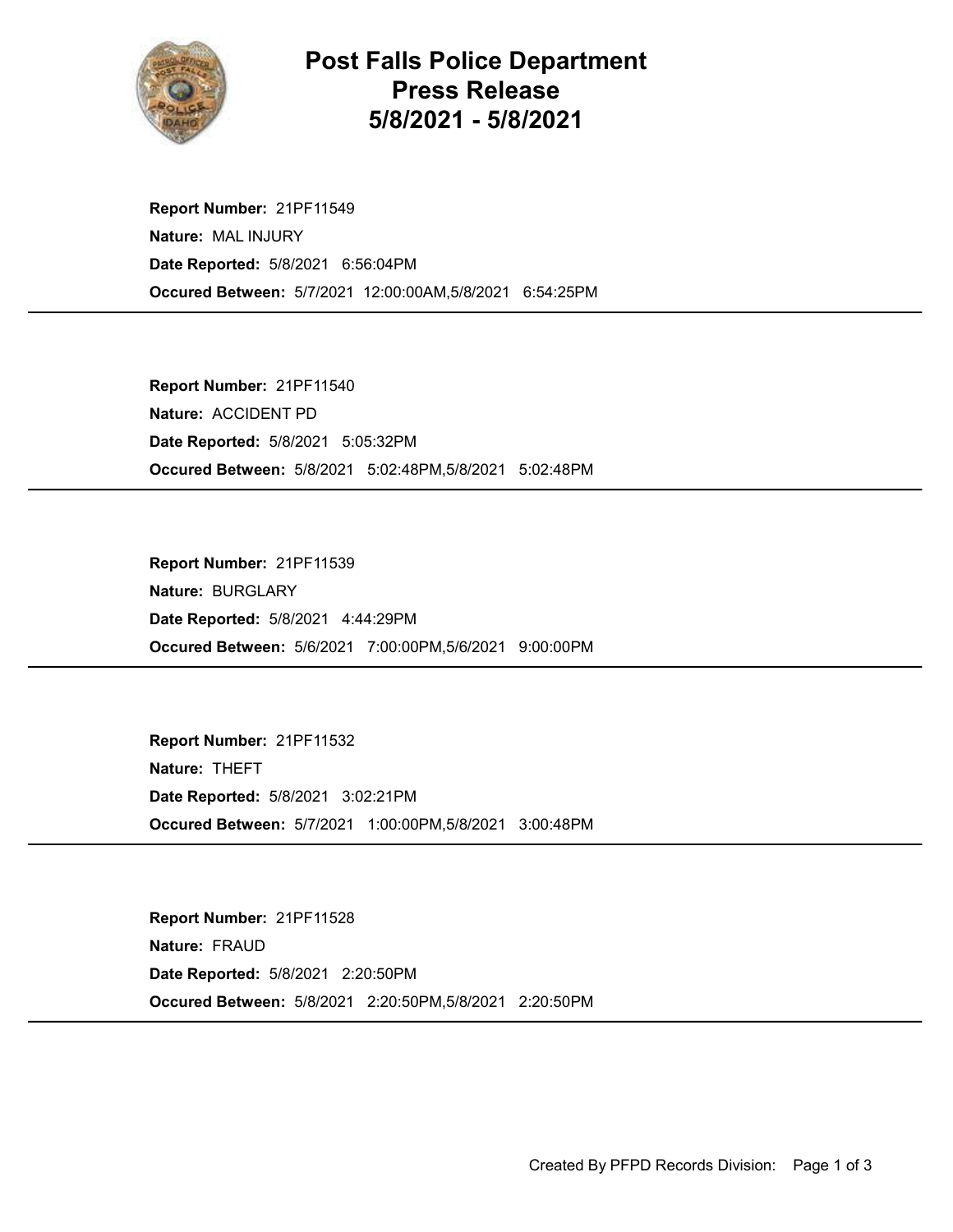Occured Between: 5/5/2021 7:54:00PM,5/5/2021 8:48:00PM Report Number: 21PF11527 Nature: BURGLARY Date Reported: 5/8/2021 2:17:07PM

Occured Between: 5/8/2021 2:07:18PM,5/8/2021 2:07:18PM Report Number: 21PF11526 Nature: INFORMATION Date Reported: 5/8/2021 2:11:31PM

Occured Between: 5/8/2021 12:19:08PM,5/8/2021 12:19:11PM Report Number: 21PF11516 Nature: BATTERY Date Reported: 5/8/2021 12:20:02PM

Occured Between: 5/8/2021 11:50:34AM,5/8/2021 11:50:34AM Report Number: 21PF11507 Nature: RUNAWAY JUVENIL Date Reported: 5/8/2021 11:55:41AM

Occured Between: 5/7/2021 12:00:00PM,5/7/2021 3:00:00PM Report Number: 21PF11497 Nature: INFORMATION Date Reported: 5/8/2021 10:32:46AM

Occured Between: 5/8/2021 10:14:15AM,5/8/2021 10:14:18AM Report Number: 21PF11496 Nature: ACCIDENT H&R Date Reported: 5/8/2021 10:15:14AM